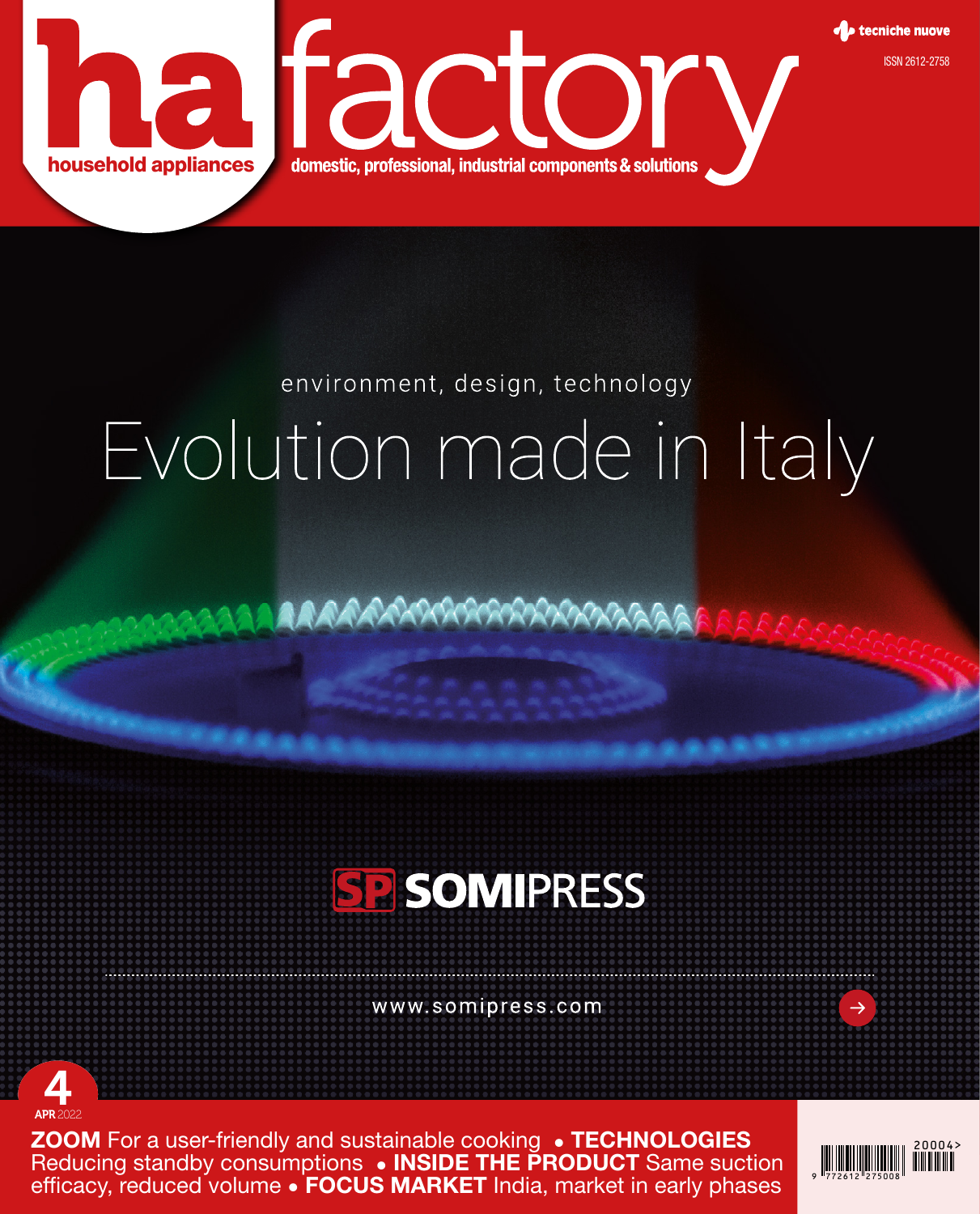#### SUSTAINABILITY | ENERGY TRANSITION

#### MASSIMILIANO LUCE

# Emission-free kitchen? HYDROGEN IS THE KEY

*The British Hy4Heat project brings the energy transition into domestic kitchen environments. Driving engine of the "green" evolution: hydrogen. Sabaf Group as strategic partner of the initiative*

> henever we speak of life quality, nowadays environmental sustainability is undoubtedly the dominating theme. Hence the provisions by Governments and leg-

islators, with a broad array of initiatives, incentives and facilitations to boost the "green" choices by all of us, in daily ambit as well as in the business world. A particularly interesting example, towards this direction, comes from across the Channel, with one of British Government's targeted projects of zero  $\mathrm{CO}_2$  emissions in household appliances (cooking and heating). Hy4Heat – this is the precise name of the

initiative –in fact places as leading resource hydrogen, notoriously judged the fuel of the future because completely carbon-free. Among the project participants ranks Sabaf Group that, through the controlled ARC, is one of the strategic suppliers of the British Government's Hy4Heat feasibility study. Actually, Hy4Heat project aims at establishing whether it is technically possible, safe and convenient to replace the natural gas (methane) with 100% of hydrogen in residential and commercial buildings and in gas appliances. Hy4Heat project, managed by Arup and partners, is funded by BEIS (the department for Business, Energy and Industrial Strategy of the British Government) and it involves ten separated work teams. The Work Package 4 (Development of hydrogen gas appliances) takes care of cooking and heating appliances, with the cooking appliances supplied by Glen Dimplex Consumer Ap-



«Hydrogen as fuel to power household appliances, heating plants and professional cooking appliances for restaurants, hotels and communities is a way to be undertaken safely: this project demonstrates that cooking and heating with hydrogen is feasible»

0000

Loris Gasparini, CEO of ARC

pliances in collaboration with Enertek International Ltd (independent R&D consulting company) as partner for the development of hydrogen appliances.

#### A real-life scenario

«Being involved in a project of the British Government such as Hy4Heat, teaming up with top-level companies like Glen Dimplex and Enertek was challenging and exciting at the same time. We have put at disposal our know-how and our craftmanship in developing burners with this fuel, which can contribute so relevantly in the future world's healthiness», explains Loris Gasparini, CEO of ARC. Glen Dimplex, perfectly aware of ARC's skills, competences and know-how, has in fact asked the Padua company to develop a series of domestic burners powered by hydrogen. ARC, benchmark on a European scale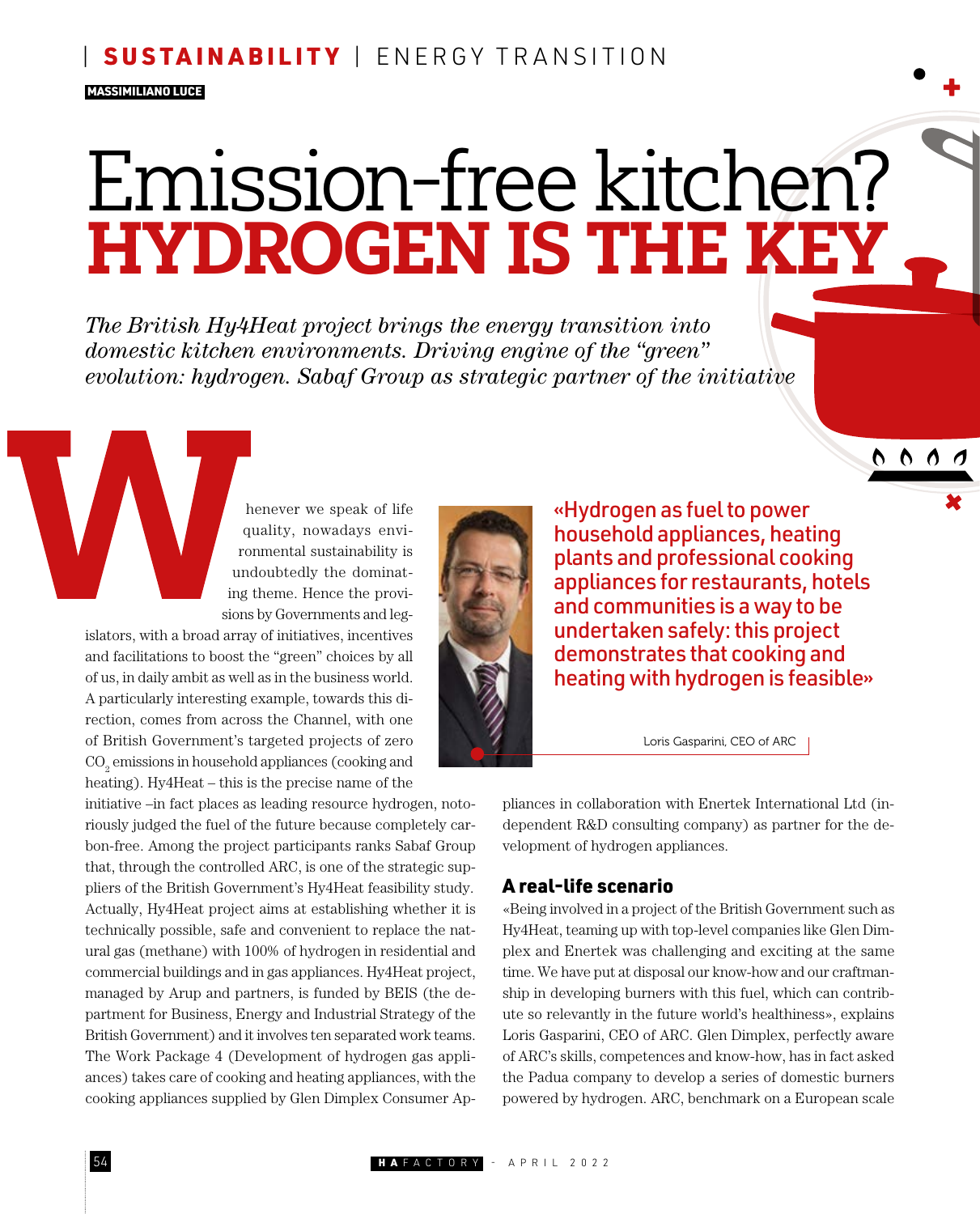

ARC designs and manufactures advanced solutions for professional and domestic cooking

ing and once more, in collaboration with Enertek International, has devel-

oped commercial burners for Falcon Foodservice Equipment Ltd, which is the first producer of commercial catering equipment provided with a range of 100% hydrogen appliances fully UKCA-certified. Worth noticing that the requisites for UK-CA certification are currently the same required for the EC certification; therefore, EC certificates can be made available, when or if necessary, through the notified body involved (BSi Certification Services).

#### Target hit

The articulated British expertise has reached an important result. The future for domestic burners powered by hydrogen is likely to be rosy in terms of market. It will be possible to replicate the same Hy4Heat project on a large scale. «Hydrogen as fuel to power household appliances, heating plants and also professional cooking appliances for restaurants, hotels and communities is a way to be undertaken safely: this pilot project demonstrates that cooking and heating with hydrogen is feasible. The burners we have implemented are not prototypes: they are burners that we can produce immediately on a large scale. Moreover, they assure zero carbon emissions», Gasparini confirms. It is not all: a constantly evolving scenario like the current one needs flexible solutions. A requirement of which ARC is fully aware and has promptly provided for satisfying. «The burners designed and produced by ARC have the peculiarity of being eventually turned to hydrogen in a second time: the appliances that will adopt our burners can be initially sold to use methane or LPG and then be converted, afterwards, cheaply and safely into appliances operating with hydrogen», Gasparini highlights. For the future, the hope is that other projects like Hy4Heat bloom. «Obviously, the choice that hydrogen becomes a real energy source produced, distributed and enjoyed by a large audience of users is up to Governments. Hy4Heat project is aimed at proving it is technically feasible: and this target has been reached», Gasparini ends.

in the development and production of burners for the domestic and professional sector, has accepted the appointment and developed and manufactured burners that now are introduced in the high-end stove ranges in the world and 100%-hydrogen hobs certified by UCKA. The latter have been installed on cooking appliances by HyHome, two houses purposely built, which show hydrogen appliances in a "real life" scenario, sponsored by Northern Gas Networks (NGN), Cadent and BEIS at NGN site, in Low Thornley, close to Gateshead, in the North of England. «Hydrogen is a gas with very high calorific power: ensuring the tightness of the gas circuit inside the burner and the study of the materials to be used in the production of burners were challenges faced and won by our company. Covid pandemic, with the consequent impossibility of making transfers and meetings in person, has not affected the capability of interacting and collaborating technically with other project partners: everybody's great professionalism has allowed us to work efficaciously and to implement what was demanded to us in the due terms», Gasparini underlines.

#### Projects for communities, villages and cities

In the immediately successive phase, Glen Dimplex cooking appliances with ARC burners will be included in the "Community Trial" that involves 300 houses, organized by the Scottish Gas Networks (SGN) in Fife, with start in 2022. In addition to the "Community Trial", the British Government is going to commission a "Village Trial" with about 2,500 dwellings in 2025 and a "Town Trial" (10,000 dwellings) in the last part of the decade, before potentially converting the whole British hydrogen gas network in future years. The Work Package 5B (development of commercial hydrogen appliances) includes commercial catering equipment where ARC has a strong rank-